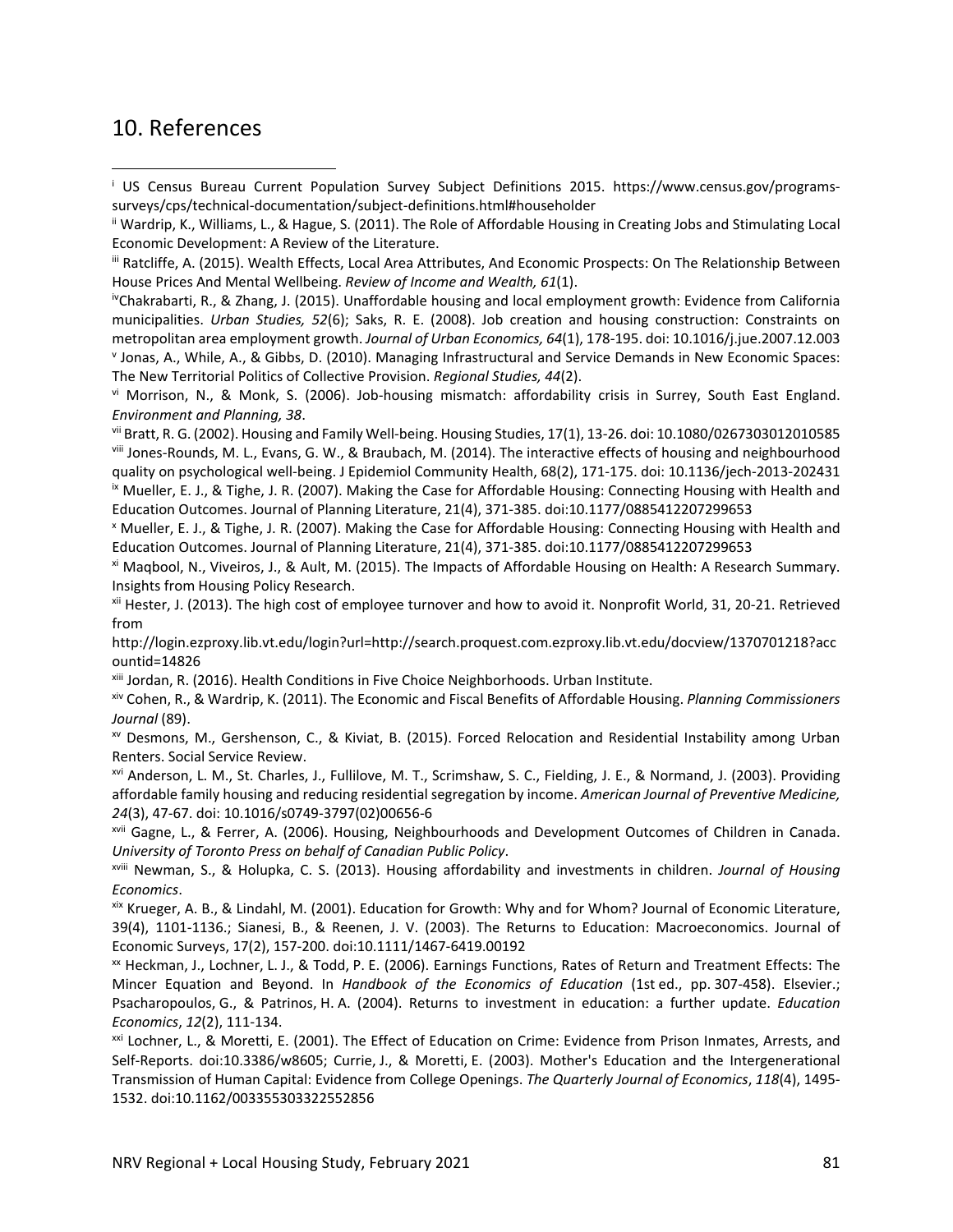<u> Andrewski politika (za obrazu pod predsjednika u predsjednika u predsjednika u predsjednika (za obrazu pod p</u> xxii Mincer, J. (1984). Human Capital and Economic Growth. *Economics of Education Review*, *3*(3), 195‐2005. ; Barrio, R. J. (2001). Human Capital and Growth. *American Economic Review*, *91*(2), 12‐17.

xxiii Mankiw, N. G., Romer, D., & Weil, D. N. (1992). A Contribution to the Empirics of Economic Growth. The Quarterly Journal of Economics, 107(2), 407‐437. doi:10.2307/2118477; Benhabib, J., & Spiegel, M. M. (1994). The Role of Human Capital in Economic Development: Evidence from Aggregate Cross-Country Data. Journal of Monetary Economics, 34(2), 143‐173.; Hall, R. E., & Jones, C. I. (1999). Why Do Some Countries Produce So Much More Output per Worker than Others? Quarterly Journal of Economics, 114(1), 83-116.; Hanushek, E. A., & Woessmann, L. (2008). The Role of Cognitive Skills in Economic Development. Journal of Economic Literature, 46(3), 607‐668. doi:10.1257/jel.46.3.607

xxiv Tegeler and PRRAC‐NCSD. (2011) Finding Common Ground: Coordinating Housing and Education Policy to Promote Integration. Retrieved from https://prrac.org/finding‐common‐ground‐coordinating‐housing‐and‐ education‐policy‐to‐promote‐integration/

xxv Lynch, R. G. (2015). The Economic and Fiscal Consequences of Improving U.S. Educational Outcomes.

Washington Center for Equitable Growth. Retrieved from http://equitablegrowth.org/wpcontent/uploads/2015/02/10153405/0115‐ach‐gapreport.pdf

xxvi Hanushek, E. A., Woessmann, L. (2010). *How much do educational outcomes matter in OECD countries?* Cambridge, MA: National Bureau of Economic Research.

 $x$ <sup>xxvii</sup> Lynch, R. G. (2015). The Economic and Fiscal Consequences of Improving U.S. Educational Outcomes.

Washington Center for Equitable Growth. Retrieved from http://equitablegrowth.org/wpcontent/uploads/2015/02/10153405/0115‐ach‐gapreport.pdf, p. 8

xxviii Kleit, R. G. (2002). Job Search Networks and Strategies in Scattered‐site Public Housing. *Housing Studies, 17*(1).

 $x$ ix White, A., & Saegert, S. (1997). Return from abandonment: The Tenant Interim Lease Program and the development of low‐income cooperativesin New York City's most neglected neighborhoods. *Affordable Housing and Urban Redevelopment in the United States*, 158‐180.

xxx MetLife Mature Market Institute, & National Council On Aging. (2009). The MetLife Study on the Changing Role of Home Equity and Reverse Mortgages.; Roe, W., Van Zandt, S., & McCarthy, G. (2002). Home Ownership and Access to Opportunity. Housing Studies, 17(1).

xxxi Virginia Coalition of Housing and Economic Development Researchers. (2017) Addressing the Impact of Housing for Virginia's Economy: A Report for Virginia's Housing Policy Advisory Committee. http://www.virginiahousingpolicy.com/impact.asp

xxxii Logan, G. and Mangold, K. (2018). 2018 Housing and Community Preference Survey. *Robert Charles Lesser & Co.* xxxiii ibid

xxxiv NAHB. (2019). What Home Buyers Want in 2019. Retrieved October 6, 2019, from http://nahbnow.com/2019/02/what-home-buyers-want-in-2019/

xxxv NAR. (2019a). 2019 Home Buyers and Sellers Generational Trends Report. *National Association of REALTORS® Research Group*; NAR. (2019b). Aspiring Home Buyers Profile. *National Association of REALTORS® Research Group*; NAR. (2019c). HOME Survey Housing Opportunities and Market Experience. *National Association of REALTORS® Research Group*.

xxxvi Logan, G. and Mangold, K. (2018). 2018 Housing and Community Preference Survey. *Robert Charles Lesser & Co.* xxxvii NAR. (2019a). 2019 Home Buyers and Sellers Generational Trends Report. *National Association of REALTORS® Research Group*; NAR. (2019b). Aspiring Home Buyers Profile. *National Association of REALTORS® Research Group*; NAR. (2019c). HOME Survey Housing Opportunities and Market Experience. *National Association of REALTORS® Research Group*.

xxxviii NAHB. (2019). What Home Buyers Want in 2019. Retrieved October 6, 2019, from http://nahbnow.com/2019/02/what-home-buyers-want-in-2019/; NAR. (2019a). 2019 Home Buyers and Sellers Generational Trends Report. *National Association of REALTORS® Research Group*; NAR. (2019b). Aspiring Home Buyers Profile. *National Association of REALTORS® Research Group*; NAR. (2019c). HOME Survey Housing Opportunities and Market Experience. *National Association of REALTORS® Research Group*.

xxxix NAHB. (2019). What Home Buyers Want in 2019. Retrieved October 6, 2019, from http://nahbnow.com/2019/02/what‐home‐buyers‐want‐in‐2019/

xl NAR. (2019a). 2019 Home Buyers and Sellers Generational Trends Report. *National Association of REALTORS® Research Group*; NAR. (2019b). Aspiring Home Buyers Profile. *National Association of REALTORS® Research Group*;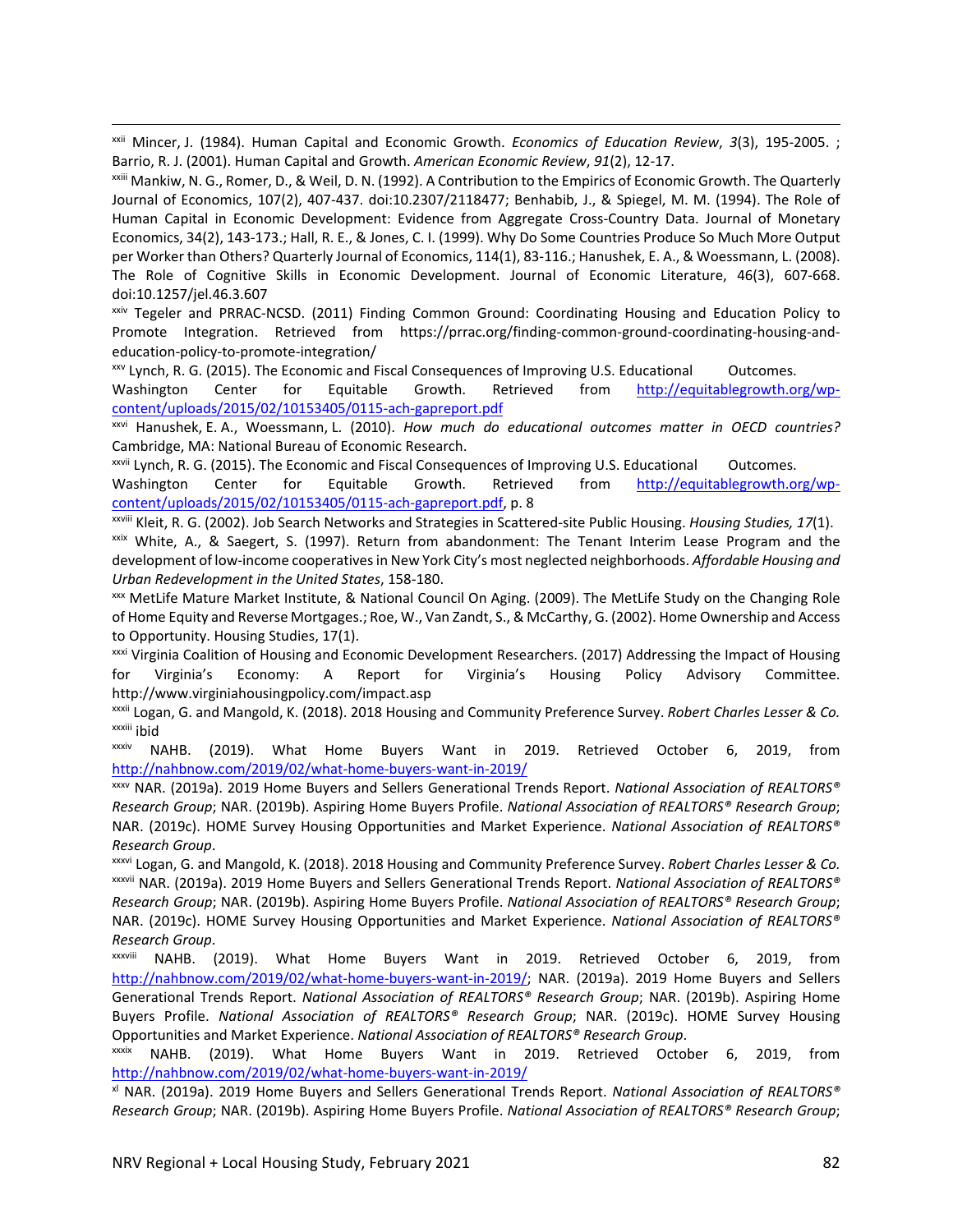<u> Andrewski politika (za obrazu pod predsjednika u predsjednika u predsjednika u predsjednika (za obrazu pod p</u> NAR. (2019c). HOME Survey Housing Opportunities and Market Experience. *National Association of REALTORS® Research Group*.

NAHB. (2019). What Home Buyers Want in 2019. Retrieved October 6, 2019, from http://nahbnow.com/2019/02/what‐home‐buyers‐want‐in‐2019/

xlii Molnar, G., Savage, S. J., & Sicker, D. C. (2019). High‐speed Internet access and housing values. *Applied Economics*, *51*(55), 5923–5936. https://doi.org/10.1080/00036846.2019.1631443

xliii Horrigan, J. B., & Duggan, M. (2015). Home broadband 2015. *Pew Research Center*, *21*.

xliv Anderson, M. (2018). About a quarter of rural Americans say access to high‐speed internet is a major problem. *Pew Research Center*. https://www.pewresearch.org/fact‐tank/2018/09/10/about‐a‐quarter‐of‐rural‐americans‐ say-access-to-high-speed-internet-is-a-major-problem/

xlv Duncan, G. J., Morris, P. A., & Rodrigues, C. (2011). Does money really matter? Estimating impacts of family income on young children's achievement with data from random‐assignment experiments. *Developmental Psychology*, *47*(5), 1263‐1279. doi:10.1037/a0023875; Dahl, G. B., & Lochner, L. (2012). The Impact of Family Income on Child Achievement: Evidence from the Earned Income Tax Credit. *American Economic Review*, *102*(5), 1927‐1956. doi:10.1257/aer.102.5.1927; Del Boca, D., Flinn, C., & Wiswall, M. (2013). Household Choices and Child Development. *The Review of Economic Studies*, *81*(1), 137‐185. doi:10.1093/restud/rdt026

xlvi Newman, S., & Holupka, C. S. (2013). Housing affordability and investments in children. *Journal of Housing Economics*.

xlvii Duncan, G., Magnuson, K. M., Kalil, A., & Ziol‐Guest, K. (2012). The Importance of Early Childhood Poverty. *Social Indicators Research*, *108*, 87‐98; Guryan, J., Hurst, E., & Kearney, M. S. (2008). Parental Education and Parental Time with Children. doi:10.3386/w13993

xlviii Yeung, W. J., Linver, M. R., & Brooks‐Gunn, J. (2002). How Money Matters for Young Children's Development: Parental Investment and Family Processes. *Child Development*, *73*(6), 1861‐1879. doi:10.1111/1467‐8624.t01‐1‐ 00511

xlix Anderson, L. M., St. Charles, J., Fullilove, M. T., Scrimshaw, S. C., Fielding, J. E., & Normand, J. (2003). Providing affordable family housing and reducing residential segregation by income. *American Journal of Preventive Medicine, 24*(3), 47‐67. doi: 10.1016/s0749‐3797(02)00656‐6

<sup>l</sup> Gagne, L., & Ferrer, A. (2006). Housing, Neighbourhoods and Development Outcomes of Children in Canada. *University of Toronto Press on behalf of Canadian Public Policy*.

li Harkness, J. & Newman, S. J. (2005). Housing affordability and children's well‐being: Evidence from the National Survey of America's Families. *Housing Policy Debate* 16(2): 223‐255.

lii Cunningham, Mary & Harwood, Robin & Hall, Sam. (2010). Residential Instability and the McKinney‐Vento Homeless Children and Education Program: What We Know, Plus Gaps in Research. Urban Institute.

liii National Scientific Council on the Developing Child. (2014). Excessive stress disrupts the development of brain architecture. *Journal of Children's Services*, *9*(2), 143‐153. doi:10.1108/jcs‐01‐2014‐0006; Kalil, A., & Ziol‐Guest, K. M. (2005). Single Mothers' Employment Dynamics and Adolescent Well‐Being. *Child Development*, *76*(1), 196‐211. doi:10.1111/j.1467‐8624.2005.00839.x

liv Goldrick‐Rab, Sara. (2016) *Paying the Price: College Costs, Financial Aid, and the Betrayal of the American Dream*. Chicago: University of Chicago Press.

lv ibid

<sup>Ivi</sup> Goldrick-Rab, S., Richardson, J., Schneider, J., Hernandez, A., & Cady C. (2018) "Still Hungry and Homeless in College" Wisconsin HOPE Lab. Retrieved from: https://hope4college.com/wp‐content/uploads/2018/09/Wisconsin‐ HOPE‐Lab‐Still‐Hungry‐and‐Homeless.pdf

lvii Goldrick‐Rab, S., Broton, K., & Frank, V. 2014. Single Stop USA's Community College Initiative Implementation Assessment. Kresge Foundation.

lviii HUD Office of Policy Development and Research (PD&R). (2015). "Barriers to Success: Housing Insecurity for U.S. College Students." Retrieved from https://www.huduser.gov/portal/periodicals/insight/insight\_2.pdf

lix Silva, M. R., Kleinert, W. L., Sheppard, A. V., Cantrell, K. A., Freeman‐Coppadge, D. J., Tsoy, E., Roberts, T., & Pearrow, M. (2017). The Relationship Between Food Security, Housing Stability, and School Performance Among College Students in an Urban University. *Journal of College Student Retention: Research, Theory and Practice*, *19*(3), 284–299. https://doi.org/10.1177/1521025115621918

**K Broton KM, Goldrick-Rab S. (2018) Going Without: An Exploration of Food and Housing Insecurity Among** Undergraduates. Educational Researcher. 47(2):121‐133. doi:10.3102/0013189X17741303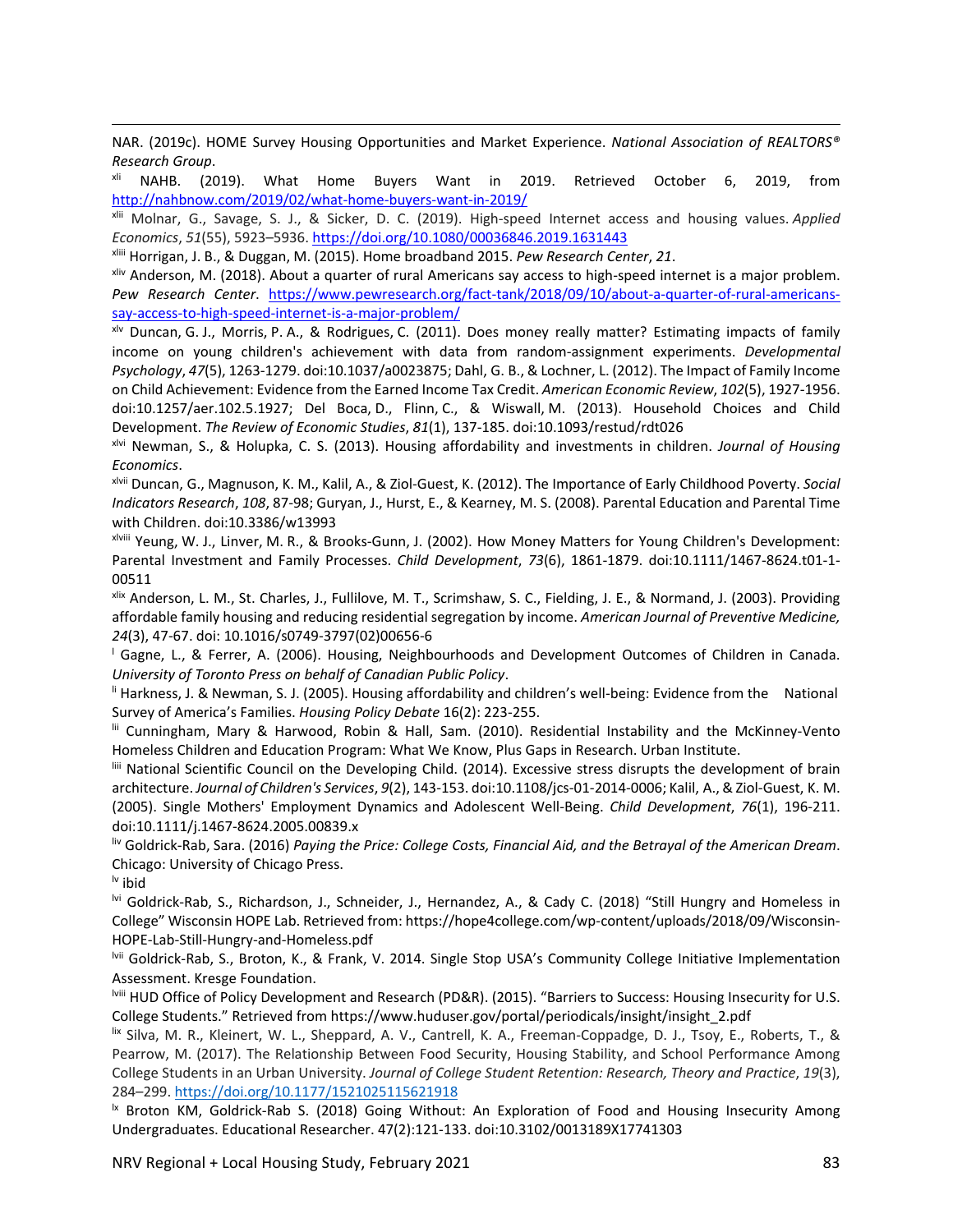<u> Andrewski politika (za obrazu pod predsjednika u predsjednika u predsjednika u predsjednika (za obrazu pod p</u> bxi Goldrick-Rab, S., Broton, K., & Frank, V. 2014. Single Stop USA's Community College Initiative Implementation Assessment. Kresge Foundation.

<sup>Ixii</sup> tackled the subject in "How to Help the Students with No Homes<sup>Ixii</sup>? (2015) The Chronicle

lxiii Gupton, Jarrett T. (2017) "Campus of Opportunity: A Qualitative Analysis of Homeless Students in Community College." Community College Review 45 (3): 190–214.

lxiv Crutchfield, Rashida M. (2012) "'If I Don't Fight for It, I Have Nothing' : Experiences of Homeless Youth Scaling the Collegiate Mountain." Dissertation, California State University, Long Beach. California State University, Long Beach; Gupton, Jarrett T. (2017) "Campus of Opportunity: A Qualitative Analysis of Homeless Students in Community College." Community College Review 45 (3): 190–214.

lxv Silva MR, Kleinert WL, Sheppard AV, et al. (2017). The Relationship Between Food Security, Housing Stability, and School Performance Among College Studentsin an Urban University. Journal of College Student Retention: Research, Theory & Practice. 19(3):284‐299. doi:10.1177/1521025115621918

lxvi Kwon, H. J., Ahn, M., Lee, S.‐J., & Kim, S.‐K. (2015). U.S. Baby Boomers' Desire to Age in Place and Residential Satisfaction. *Journal of Housing for the Elderly, 29*(4), 348‐372., p. 348

lxvii Kwon, H. J., Ahn, M., Lee, S.‐J., & Kim, S.‐K. (2015). U.S. Baby Boomers' Desire to Age in Place and Residential Satisfaction. *Journal of Housing for the Elderly, 29*(4), 348‐372., p. 367

lxviii Desjardins, C. (Fall 2013). Aging in Place: Facilitating Choice and Independence. Retrieved from https://www.huduser.gov/portal/periodicals/em/EM\_Newsletter\_fall\_2013.pdf

lxix Keenan, T. (2010). *Home and Community Preferences of the 45+ Population.* Retrieved from http://assets.aarp.org/rgcenter/general/home‐community‐services‐10.pdf

<sup>Ixx</sup> Painter, G., & Lee, K. (2009). Housing tenure transitions of older households: Life cycle, demographic, and familial factors. *Regional Science and Urban Economics, 39*, 749‐760.

lxxi Keenan, T. (2010). *Home and Community Preferences of the 45+ Population.* Retrieved from http://assets.aarp.org/rgcenter/general/home-community-services-10.pdf; Kwon, H. J., Ahn, M., Lee, S.-J., & Kim, S.‐K. (2015). U.S. Baby Boomers' Desire to Age in Place and Residential Satisfaction. *Journal of Housing for the Elderly, 29*(4), 348‐372.,

lxxii Bo'sher, L., Chan, S., Ellen, I. G., Karfunkel, B., & Liao, H.‐L. (2015). Accessibility of America's Housing Stock: Analysis of the 2011 American Housing Survey (AHS). Available at SSRN 3055191.

lxxiii Popkin, S. J., Cunningham, M. K., & Burt, M. (2005). Public housing transformation and the hard‐to‐ house. *Housing Policy Debate*, *16*(1), 1‐24.

lxxiv Burt, M. R. (1999). *Homelessness: programs and the people they serve: findings of the Nationalsurvey of homeless assistance providers and clients: technical report*. US Department of Housing and Urban Development, Office of Policy Development and Research.

lxxv Crits‐Christoph, P., Siqueland, L., Blaine, J., Frank, A., Luborsky, L., Onken, L. S., ... & Beck, A. T. (1999). Psychosocial treatments for cocaine dependence: National Institute on Drug Abuse collaborative cocaine treatment study. *Archives of general psychiatry*, *56*(6), 493‐502; Kertesz, S. G., & Weiner, S. J. (2009). Housing the chronically homeless: high hopes, complex realities. *Jama*, *301*(17), 1822‐1824.

lxxvi Tsemberis, S., & Eisenberg, R. F. (2000). Pathways to housing: Supported housing for street‐dwelling homeless individuals with psychiatric disabilities. *Psychiatric services*, *51*(4), 487‐493.

lxxvii Mercer, D. E., & Woody, G. E. (1999). *An individual drug counseling approach to treat cocaine addiction: The collaborative cocaine treatment study model* (Vol. 3). US Government Printing Office.

lxxviii Carey, C. A. (2004). No second chance: People with criminal records denied access to public housing. *U. Tol. L. Rev.*, *36*, 545.; Desmond, M. (2016). *Evicted: Poverty and profit in the American city*. Crown.; Legal Action Center. (2016). Helping moms, dads, and kids to come home: Eliminating barriers to housing for people with criminal records. *Legal Action Center*; Roman, C. G. (2004). Taking stock: Housing, homelessness, and prisoner reentry. *The Urban Institute*

lxxix Helfgott, J. (1997). Ex‐offender needs versus community opportunity in Seattle, Washington. *Fed. Probation*, *61*, 12.

lxxx Clark, L. M. (2007) Landlord attitudes toward renting to released offenders, Federal Probation, 71, pp. 20–28; Evans, D. N., Blount‐Hill, K. L., & Cubellis, M. A. (2019). Examining housing discrimination across race, gender and felony history. *Housing Studies*, *34*(5), 761‐778.; Helfgott, J. (1997). Ex‐offender needs versus community opportunity in Seattle, Washington. *Fed. Probation*, *61*, 12.